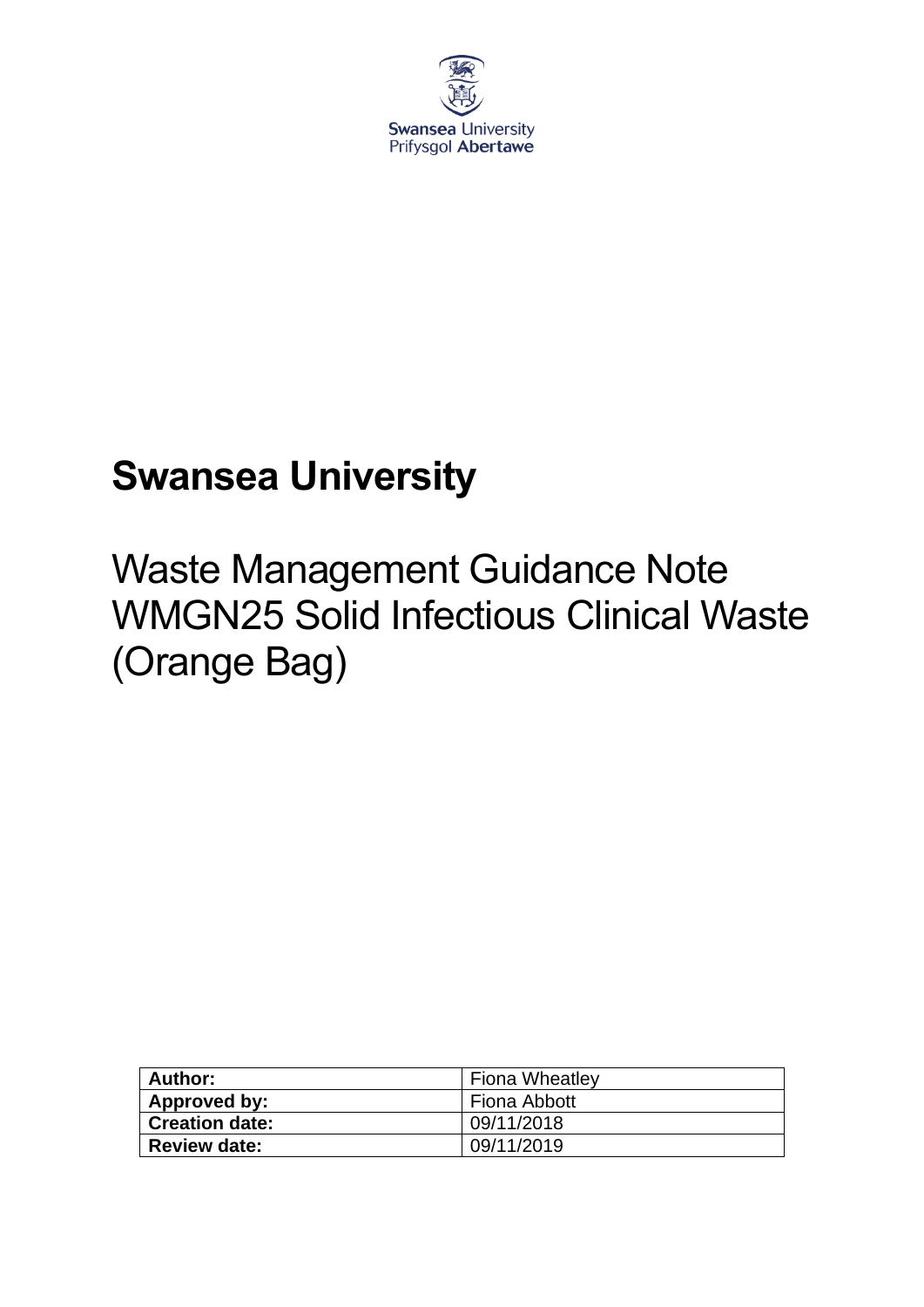| <b>Waste Management Guidance Note WMGN25</b><br><b>Solid Infectious Clinical Waste (Orange Bag)</b> |                                             |
|-----------------------------------------------------------------------------------------------------|---------------------------------------------|
| <b>Location Generated</b>                                                                           | <b>Laboratory Category</b>                  |
| <b>EWC</b>                                                                                          | 18-01-03*                                   |
| Type                                                                                                | Controlled - hazardous waste HP9 Infectious |
| <b>Disposal Method</b>                                                                              | Segregated for incineration                 |
| Bin/Bag Type                                                                                        | Metal fire proof bin / Orange bag only      |

## **Duty of Care Requirements**

EWC 18-01-03\* "Waste whose collection and disposal is subject to special requirements in order to prevent Infection"

It is a legal requirement under the Hazardous Waste Regulations to segregate hazardous wastes from non-hazardous waste and to ensure all wastes are correctly classified. Incorrectly disposing of hazardous waste via a non-hazardous waste stream can lead to legal and financial penalties dependent upon the severity of the noncompliance.

The Department of Health Technical Memorandum 07-01: Safe Management of Healthcare Waste<sup>1</sup>, provides comprehensive guidance on the disposal of healthcare waste in line with industry standards, and legal requirements, and outlines the nationally recognised colour coded system for healthcare/clinical wastes.

Infectious waste

Infectious clinical waste is produced within the research laboratory environment, and during work on human samples and cell lines within a clinical setting as a result of the treatment of a patient with an infection, or suspected of having an infection and are contaminated with the following (but not limited to) body fluids;

- Whole blood, plasma and serum / Bile / Mucus / Saliva / Urine

#### **Waste Items**

- Personal protective Equipment (PPE) Gloves, face masks and aprons
- Paper towels and blue roll
- Wipes, dressings, plasters and bandages
- Incontinence waste
- Empty saline or glucose IV bags and tubing (no active medicines added)

Note: there must be; **no chemical contamination no liquids placed into orange bags e.g. vials containing blood**

<sup>1</sup> [Department of Health Technical Memorandum 07-01: Safe Management of](https://www.gov.uk/government/publications/guidance-on-the-safe-management-of-healthcare-waste)  [Healthcare Waste](https://www.gov.uk/government/publications/guidance-on-the-safe-management-of-healthcare-waste)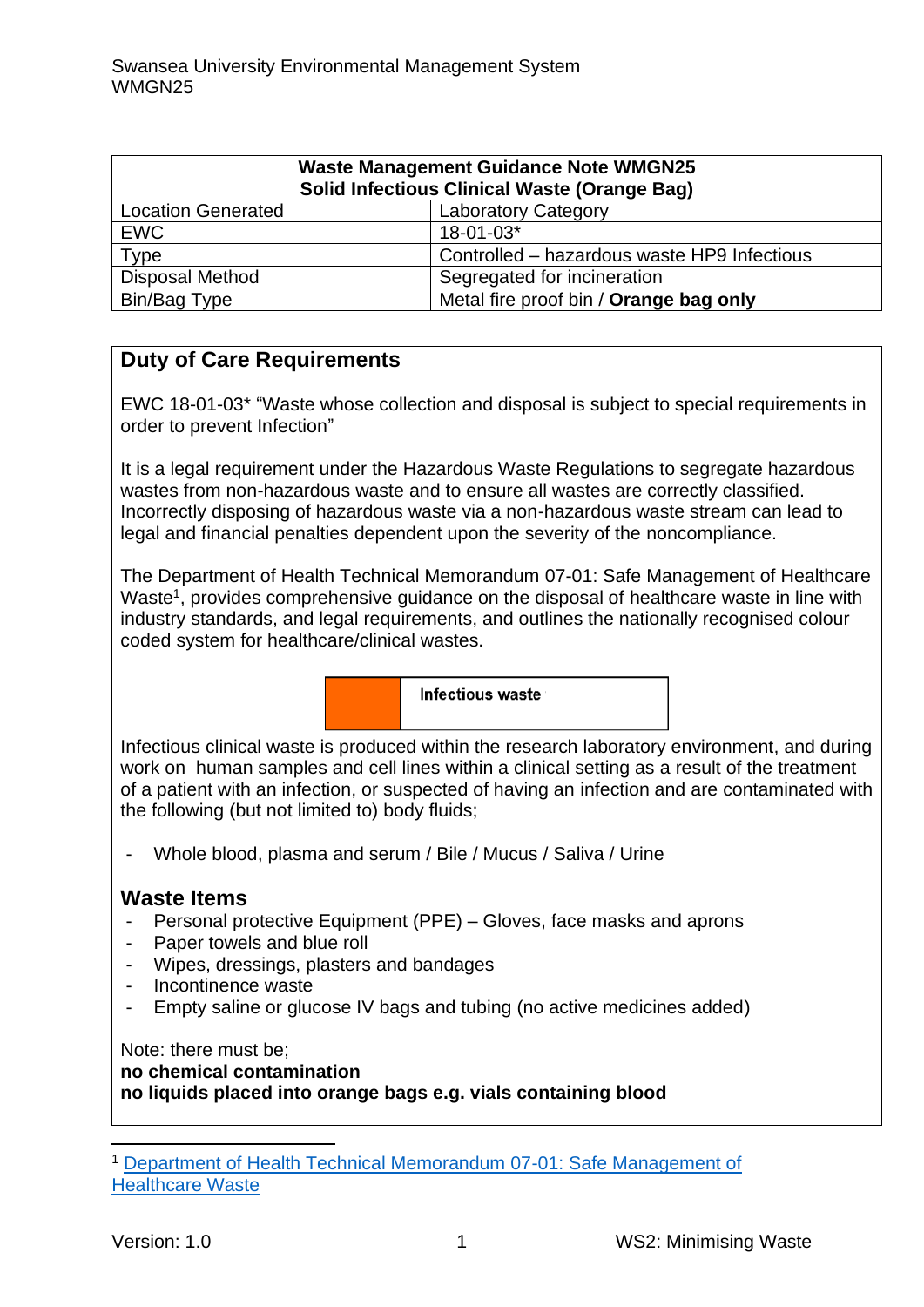If it is not clear whether any of the items listed above are contaminated with body fluids, the item **must** be segregated from other wastes and placed into orange bag for disposal. **Disposal Instructions**

### **Internal Storage**

All laboratories and clinics producing infectious solid waste must install complaint waste bins. A standard specification has been developed and is available **[here.](https://staff.swansea.ac.uk/media/compliant-chemically-contaminated-and-clinical-waste-bins.pdf)**

All solid infectious waste should be placed into orange bags and placed in white metal flip top clinical grade bins. Each bin must have a Hazardous Infectious Solid Clinical Waste Only sign placed onto it which can be found below.



Figure 1 - Orange bag and approved clinical grade bin

Under **no** circumstances should any sharps be placed into orange bags, or items that may affect the integrity of the bag, including tips. All sharps must be placed into orange or yellow lidded sharps boxes.

**Do not place orange bag with infectious-contaminated waste into any of the University's external waste and recycling bins, only into the correct designated yellow wheelie bin.** 

### **External Storage / Disposal**



Figure 2 – External yellow bins for temporary storage of orange bags

For disposal, please ensure bags are sealed for transport. Orange bags must be taken back to the following locations;

## **Singleton Campus**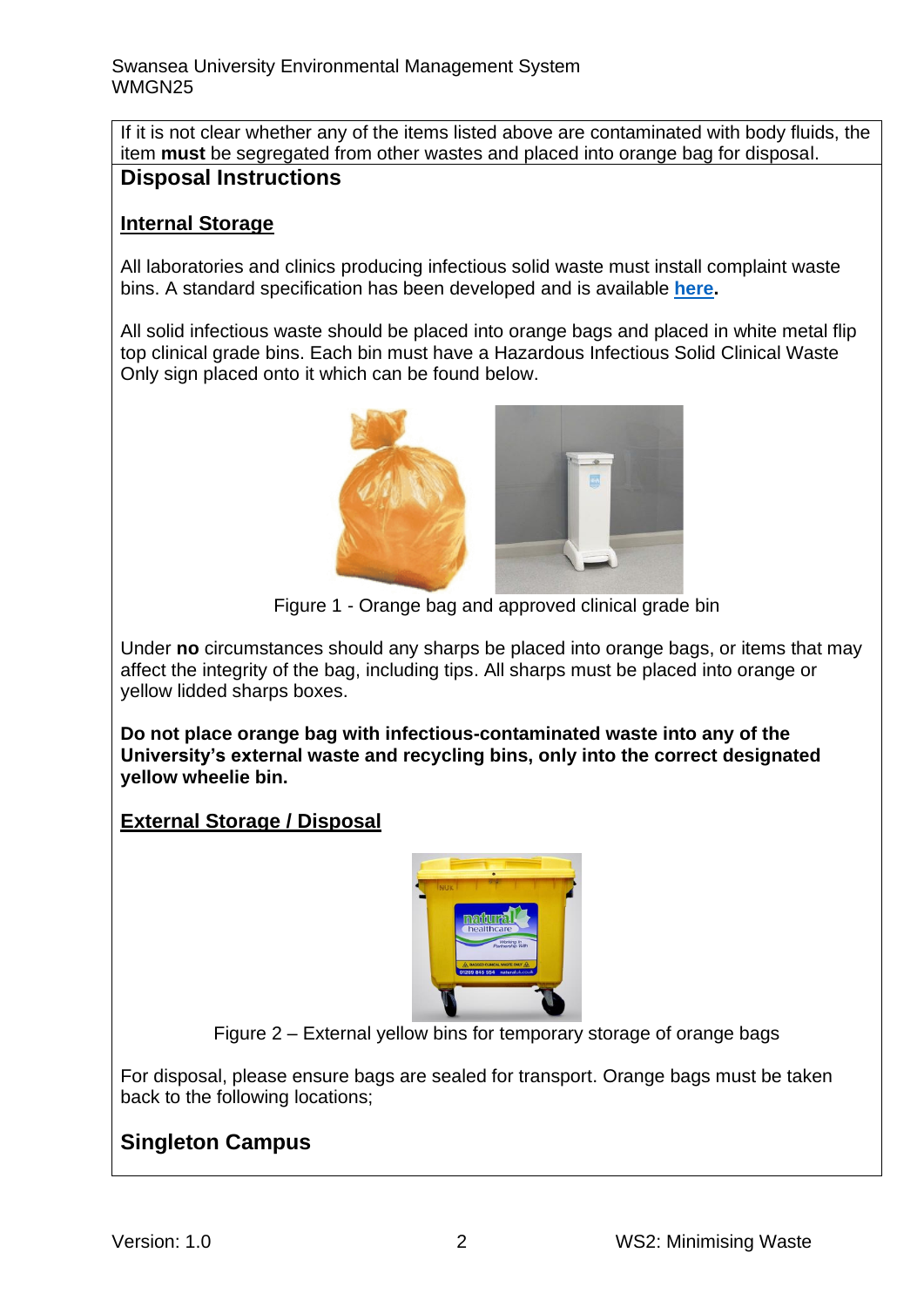- Human and Health: ILS2 Waste Compound (access via Clinical Learning Resource Technician on ext. No. 3444.
- SUMS Side of Grove (Building 12) (access via Teaching Technicians ext. 3303)

#### **No other wastes, or yellow ridged boxes can be placed with orange bags into the external yellow bins as different hazardous waste streams must not be mixed.**

### **Disposal Cost**

There is a charge for this service, please contact [estates-waste@swansea.ac.uk](mailto:estates-waste@swansea.ac.uk)

**For further guidance please contact** [Estates-Waste@Swansea.ac.uk](mailto:Estates-Waste@Swansea.ac.uk)

### **Forms & Labelling**

Hazardous infectious solid clinical waste sign can be found below

All relevant forms, labels and further waste guidance can be found [here](https://www.swansea.ac.uk/sustainability/waste/#waste-management-guidance-notes=is-expanded)